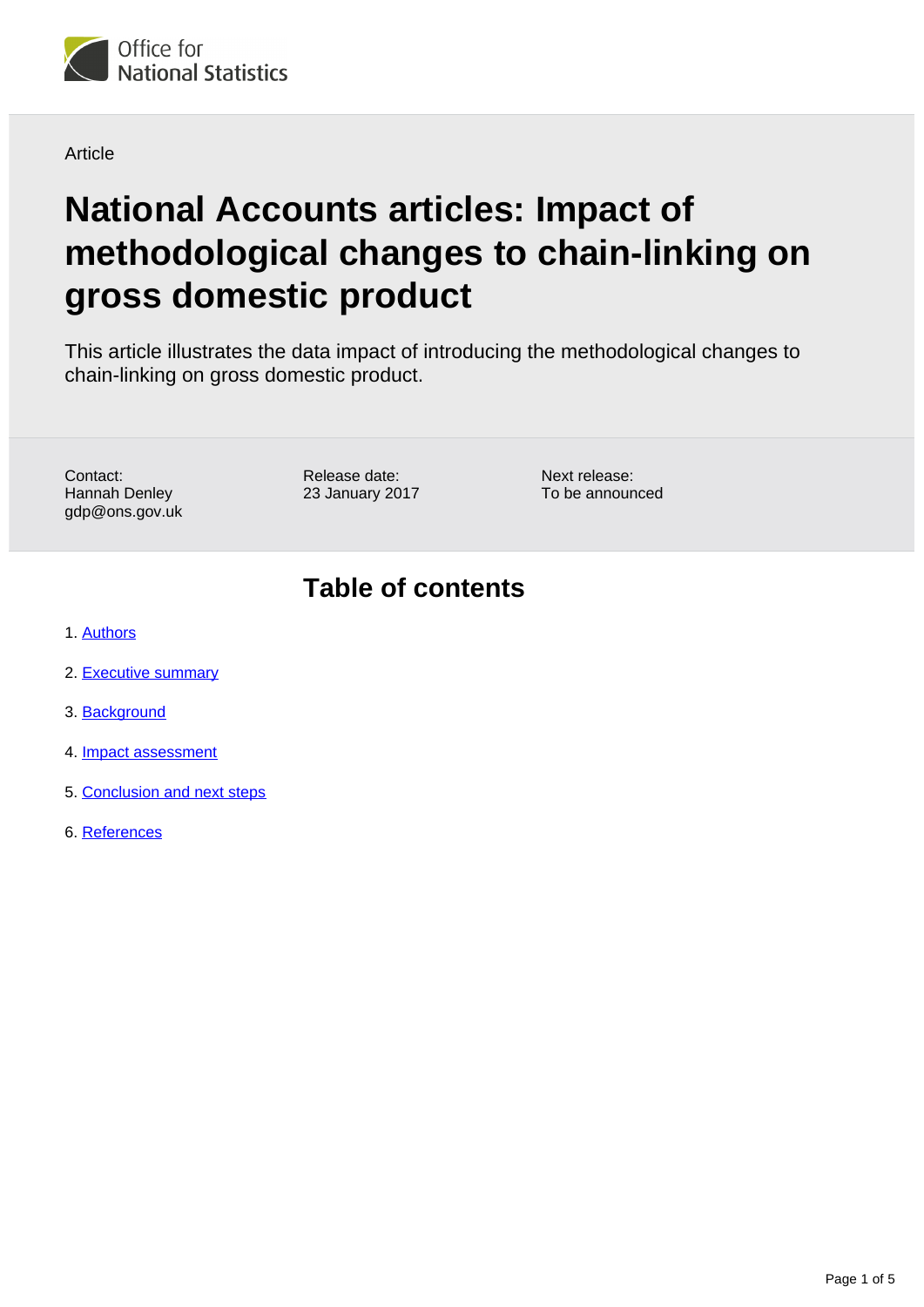## <span id="page-1-0"></span>**1 . Authors**

Hannah Denley and Matthew Hughes.

## <span id="page-1-1"></span>**2 . Executive summary**

As announced in [National Accounts: proposed methodological changes to chain-linking for UK publications and](https://www.ons.gov.uk/economy/grossdomesticproductgdp/articles/nationalaccounts/proposedmethodologicalchangestochainlinkingforukpublicationsandinternationaltransmissions)  [international transmissions](https://www.ons.gov.uk/economy/grossdomesticproductgdp/articles/nationalaccounts/proposedmethodologicalchangestochainlinkingforukpublicationsandinternationaltransmissions), this article will illustrate the impact of introducing the methodological changes to chain-linking, both annually and quarterly.

The introduction of this methodological change only impacts the "tail" of gross domestic product (GDP), that is, the years and quarters 2 years after the current last base year. The Blue Book 2016 dataset has been used to estimate the impact of this change, therefore only 2015 is affected and the impact is minimal and does not impact annual growth to 1 decimal point. The impact on quarterly growth could only be assessed on output data; the revisions again were small, having no impact on quarterly GDP growth to 1 decimal point.

We plan to implement these changes in Blue Book 2017 and the reference year and last base year will definitely move forward two years, to 2015, so that the weights better reflect the industrial structures and prices currently seen within the economy. We are still working on the feasibility of implementing the final change in Blue Book 2017, further moving the last base year on in a quarterly GDP production round when the data for the most recent year are formed e.g. moving the last base year to 2017 in the Quarter 1 (Jan to Mar) 2018 Preliminary GDP round. We will confirm whether this is possible in February.

## <span id="page-1-2"></span>**3 . Background**

These changes, to chain-linking of the UK gross domestic product (GDP) estimates, are to ensure consistency with international best practice (section 10.20 of the **European System of Accounts 2010 Manual**):

"The calculation of volume estimates is made only for two successive years, i.e. the volume is calculated at the prices of the previous year."

The planned improvements will update the volume series calculation for UK GDP to the latest last base year as soon as data are available. Using 2018 as an illustration; this will mean that when the UK publishes preliminary GDP in April 2018 for Quarter 1 (Jan to Mar) 2018, the annual data for 2017 will be available and should be used for calculating the volume data using the prices of the newly available previous year.

It is worth noting that once a full year of data is available, for example when the Quarter 4 (Oct to Dec) 2017 data are released in January to March 2018, the last base year is not moved on, as the previous year is still 2016. It is only once estimates for the first quarter of 2018 are published that the last base year moves on to 2017.

The practice, up until Blue Book 2016, has been to set the last base year and the reference year to the year that has been through a second iteration of Supply and Use balancing. From Blue Book 2017 onwards, providing it is feasible to fully implement the change (see executive summary), the UK will separate the reference year from the last base year so that:

- the last base year is the latest full year before the reference period, in effect t-1 year
- the reference year moves to t-2 years, the first balanced year of Supply and Use Tables (SUT) data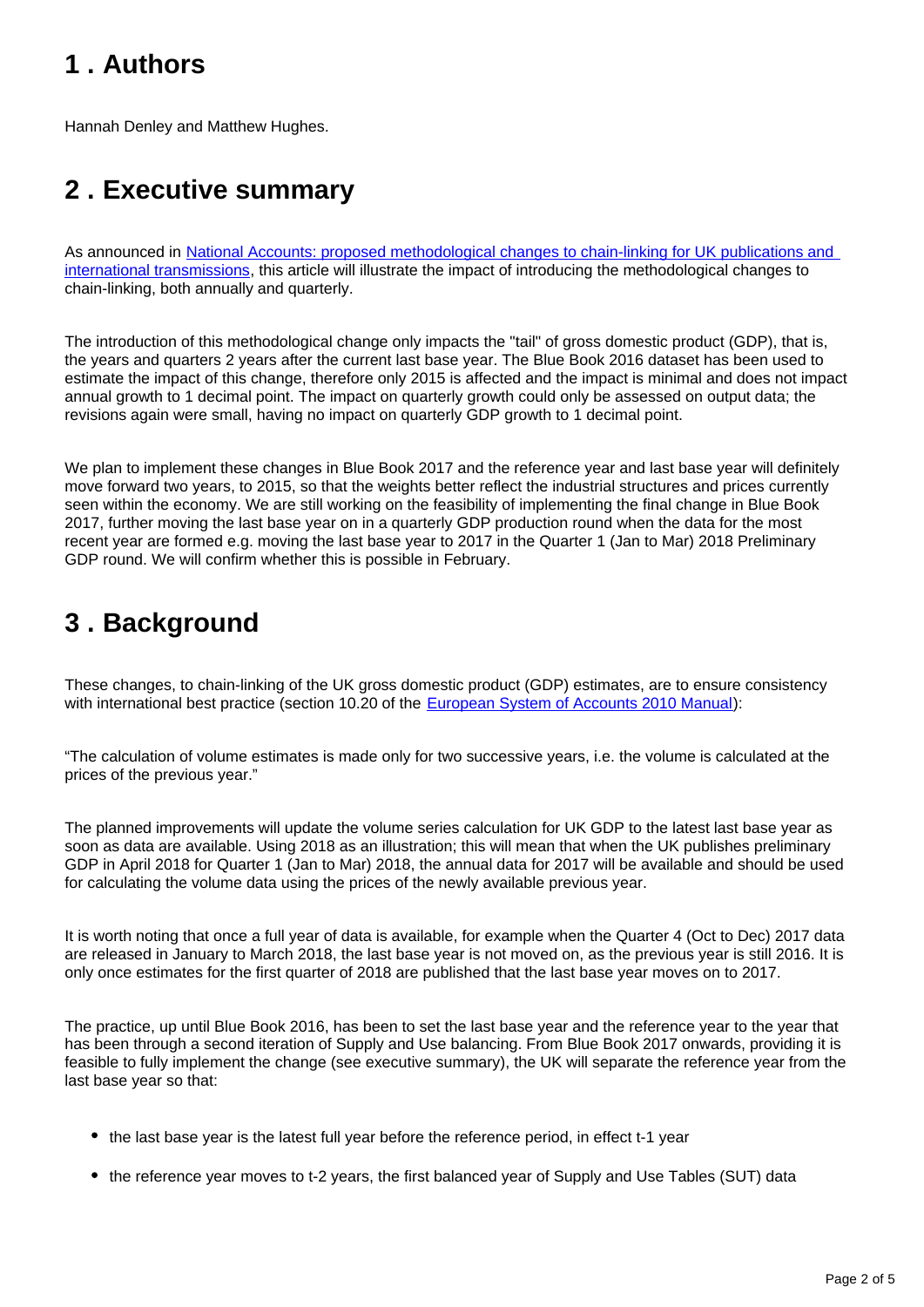### <span id="page-2-0"></span>**4 . Impact assessment**

For analysis purposes, the estimates of the impact of this improvement have been calculated using Blue Book 2016 consistent datasets.

Table 1 shows the reference year and last base year used for Blue Book 2016 and those used for the new methodology on the same datasets.

| Table 1: Reference year and last base year for Blue Book 2016 and new methodology |  |
|-----------------------------------------------------------------------------------|--|
|-----------------------------------------------------------------------------------|--|

|                | <b>Blue Book</b><br>2016 | New<br>method |
|----------------|--------------------------|---------------|
| Reference year | 2013                     | 2014          |
| Last base year | 2013                     | 2015          |

Source: Office for National Statistics

### **4.1 Weights**

Currently, as part of the Blue Book process, the last base year and reference year for chained volume estimates are moved forward by one year so that the estimates better reflect the industrial structures and prices currently seen within the economy. Table 2 shows the updated weights used and published in Blue Book 2016 for the output components of GDP. The introduction of this new method will move the weights forward for each full year and only incomplete years will use the weighting structure of the previous year (until that full year becomes available). A comparison of the weights in the Blue Book 2016 estimates and those produced using the new methodology is also provided in Table 2.

In Blue Book 2016 the last base year was set to 2013 meaning the weights of the resultant years are set equal to the weights in 2013. Using the new methodology the last base year is set to 2015, therefore only the weights of 2016 are equal to those in the previous year as the full year of 2016 is not available.

#### **Table 2: Weights in Blue Book 2016 and new methodology**

|      | Agriculture              |                      | Production               |                      | Construction             |                      | <b>Services</b>          |                      |
|------|--------------------------|----------------------|--------------------------|----------------------|--------------------------|----------------------|--------------------------|----------------------|
|      |                          |                      |                          |                      |                          |                      |                          |                      |
|      | <b>Blue Book</b><br>2016 | <b>New</b><br>method | <b>Blue Book</b><br>2016 | <b>New</b><br>method | <b>Blue Book</b><br>2016 | <b>New</b><br>method | <b>Blue Book</b><br>2016 | <b>New</b><br>method |
| 2013 | 7.1496                   | 7.1496               | 146.4939                 | 146.4939             | 58.5285                  | 58.5285              | 787.8281                 | 787.8281             |
| 2014 | 7.1496                   | 6.7710               | 146.4939                 | 141.9223             | 58.5285                  | 59.5687              | 787.8281                 | 791.7380             |
| 2015 | 7.1496                   | 6.5374               | 146.4939                 | 133.3179             | 58.5285                  | 61.6467              | 787.8281                 | 798.4981             |
| 2016 | 7.1496                   | 6.5374               | 146.4939                 | 133.3179             | 58.5285                  | 61.6467              | 787.8281                 | 798.4981             |

Source: Office for National Statistics

Notes:

1. Figures will be rounded when included in the GDP publication tables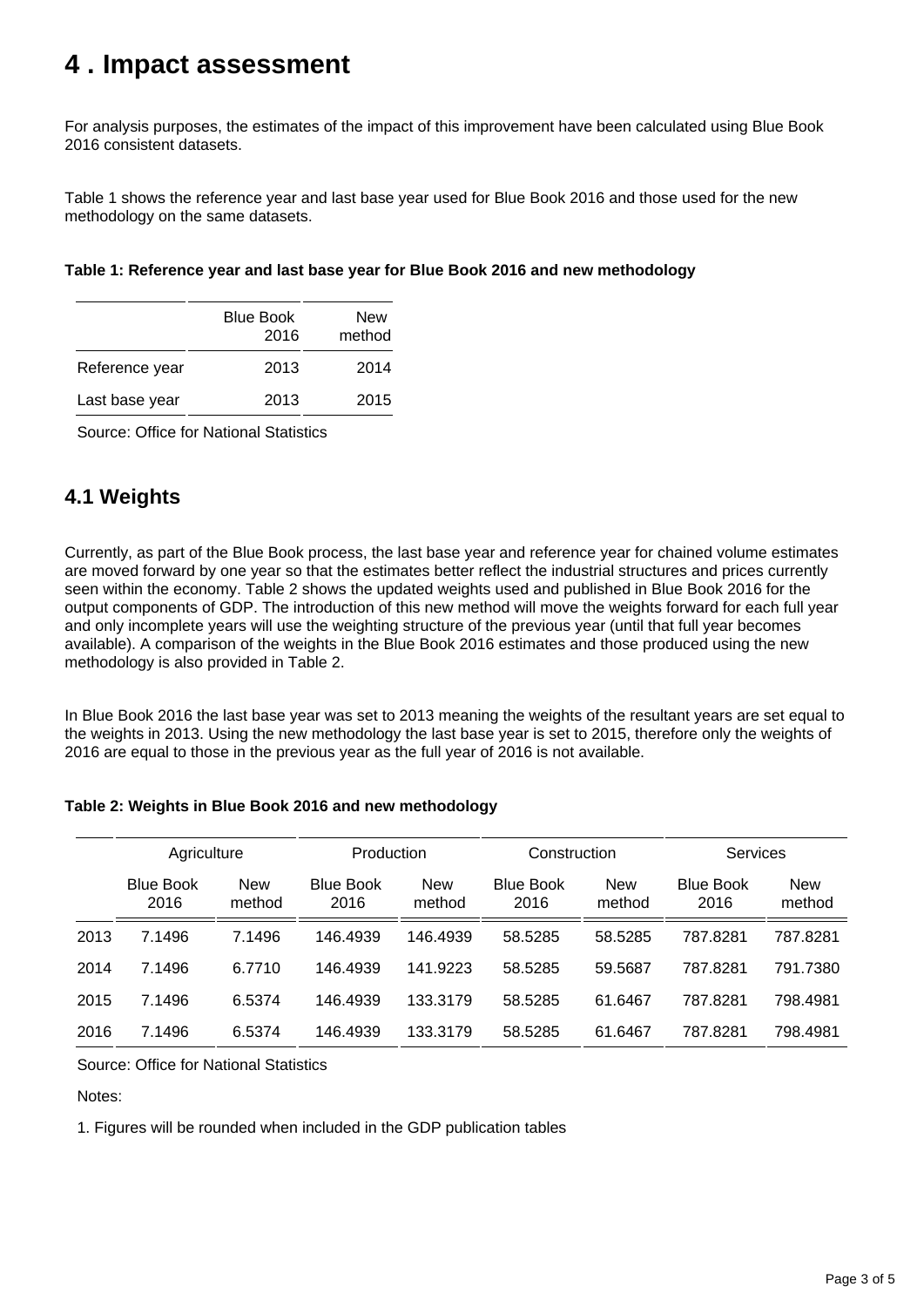A benefit of this new method is that the weights used in the compilation of the data are the most reflective of the economy and capture movements in the industrial structures for years beyond the supply and use balanced years. For example, if we had moved to the new method in Blue Book 2016 the weight for Production would have been 13 percentage points lower in 2015.

### **4.2 Annual impact**

As a consequence of the current chain-linking process, volume data for years following the last base year (2013 for Blue Book 2016) are calculated using the prices of the last base year – rather than previous years' prices. The change in the treatment of the last base year will therefore introduce data revisions to the tail of the gross domestic product (GDP) series only.

Table 3 shows the annual revisions between the new method and Blue Book 2016 published estimates of GDP. Applying this change to the Blue Book 2016 dataset affects 2015 only and the revision impact was minimal and does not impact growth to 1 decimal point annually. The year 2014 is not affected since it already uses the previous year, 2013, as its base year and these weights are not affected by this methodological change.

#### **Table 3: Revision to UK GDP, annual growth**

| Period       | Revision |
|--------------|----------|
| 1998 to 2014 | 0.00     |
| 2015         | 0.01     |

Source: Office for National **Statistics** 

The small revisions in the latest year will, in part, reflect a steady state economy and therefore we could expect larger revisions if this had been a more economically volatile period.

### **4.3 Quarterly impact**

In the UK the output measure is taken as the best short-term estimate of GDP growth, and so the other 2 measures, expenditure and income, are aligned to this through a process known as the alignment adjustment.

The alignment adjustment is the final stage in producing a coherent set of quarterly accounts, offering a single growth rate for policy makers – this step was not taken during this impact assessment. For more information on quarterly alignment adjustments please see the following article: [The quarterly alignment adjustment.](http://www.ons.gov.uk/ons/rel/elmr/economic-and-labour-market-review/no--12--december-2009/methods-explained--the-quarterly-alignment-adjustment.pdf)

We assessed the impact to quarterly output growths and the revisions do not impact on GDP growth to 1 decimal point. As a consequence, because of the alignment adjustment process described above, this methodological improvement is unlikely to have an impact on average GDP growth.

### <span id="page-3-0"></span>**5 . Conclusion and next steps**

This change to the calculation of chained volume measure (CVM) data brings the UK in line with international best practice and improves the international comparability for the tail of the series.